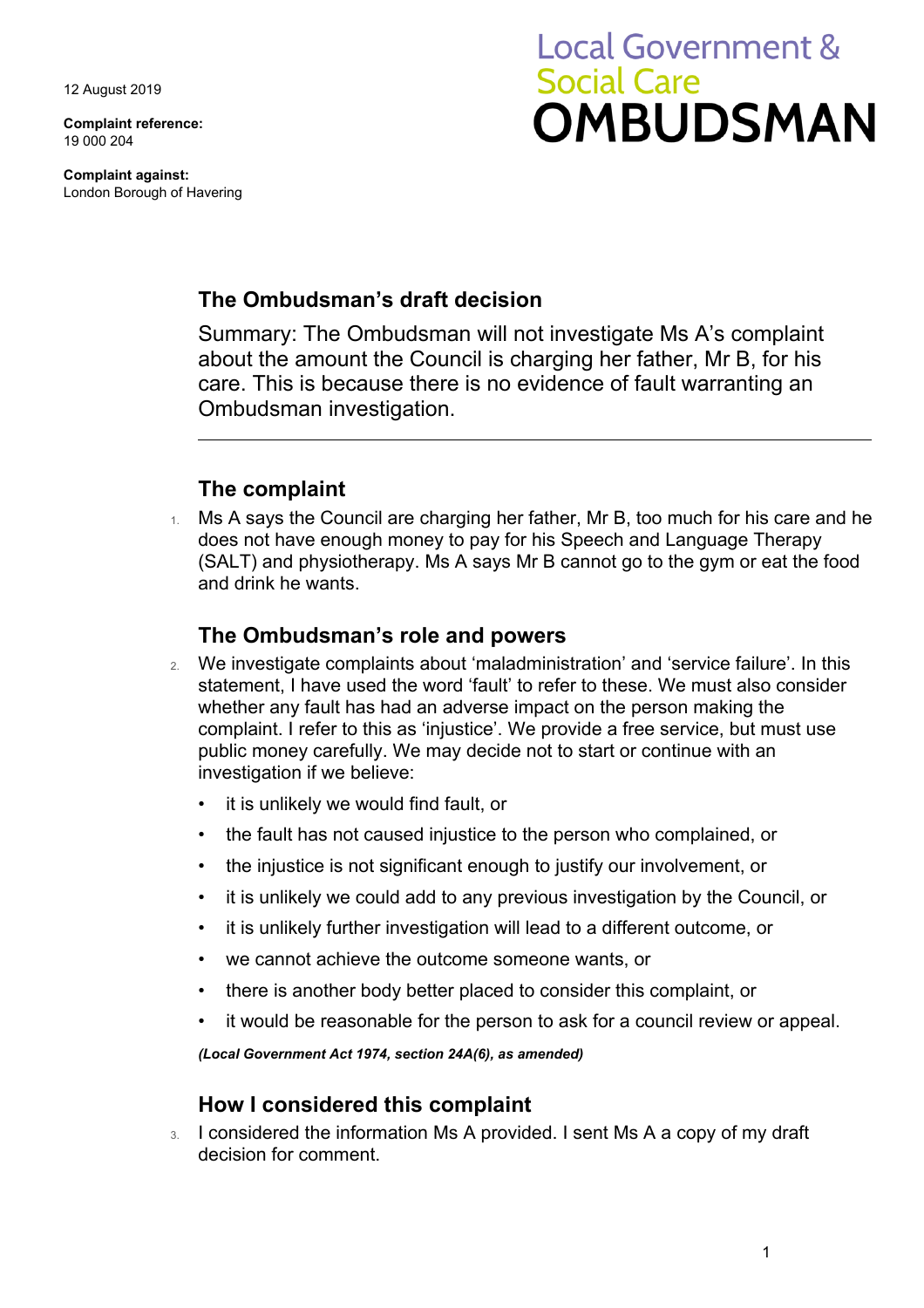# **What I found**

 $\overline{a}$ 

- 4. Ms A says Mr B's contribution towards his care costs do not leave him with enough money to pay for the speech therapy and physiotherapy he needs to improve his condition in the care home where he lives following a stroke and discharge from hospital.
- not meet the criteria for full NHS funding but he was awarded Funded Nursing Care (FNC). 5. The Council says Mr A was assessed for Continuing Health Care (CHC) but did
- backdated to 1 April. 6. In April 2016 the NHS increased the weekly amount it would pay Care Providers for FNC from £112 to £156.25. The increase was announced in July 2016 and
- $7.$  FNC is legally a payment to the Care Provider, not to an individual towards his or her social care costs. So changes in FNC do not affect the amount the resident pays or contributes towards their accommodation and personal care.
- under the guidance set out in the circular. 8. Social care charging arrangements for 2018/19 have been set out in a circular issued by the Department of Health. It confirms levels, including capital limits and the Personal Expenses Allowance (PEA) for local authority supported care home residents, will remain at their current levels. Local authorities are required to act

The circular confirms that for the financial year 2018/19:

- capital limits remain at their current level—lower capital limit is £14,250 and upper capital limit is £23,250;
- PEA for local authority supported care home residents remains at its current [level—£24.90](https://level��24.90) per week;
- Minimum Income Guarantee for people receiving local authority arranged care and support other than in a care home remains at its current levels;
- for individual supported residents and up to £8.60 per week for couples; • savings credit disregards remain at their current level—up to £5.75 per week
- Disposable Income Allowance for people who have entered into a deferred payment agreement with a local authority remains at its current level of £144 per week.

#### **Local Authority Circular LAC(DHSC)(2019)(1)**

Social care charging arrangements for 2019/20 have been set out in the above circular, which can be accessed [here](http://www.gov.uk/government/publications/social-care-charging-for-local-authorities-2019-to-2020).

- 9. The Council has charged Mr B for his care taking into consideration the arrangements set out by the Department of Health. The Ombudsman could not say this is fault.
- 10. The Council has explained to Ms A speech and language and physiotherapy are health care matters and Ms A should speak to Mr B's GP about referrals to these services if she believes Mr B needs them. These are not matters the Ombudsman can consider.
- 11. Ms A says Mr B spends his available income on food and drink.
- 12. An adult social care provider within the Ombudsman's jurisdiction is one which carries out 'regulated activities' in connection with providing adult social care. The